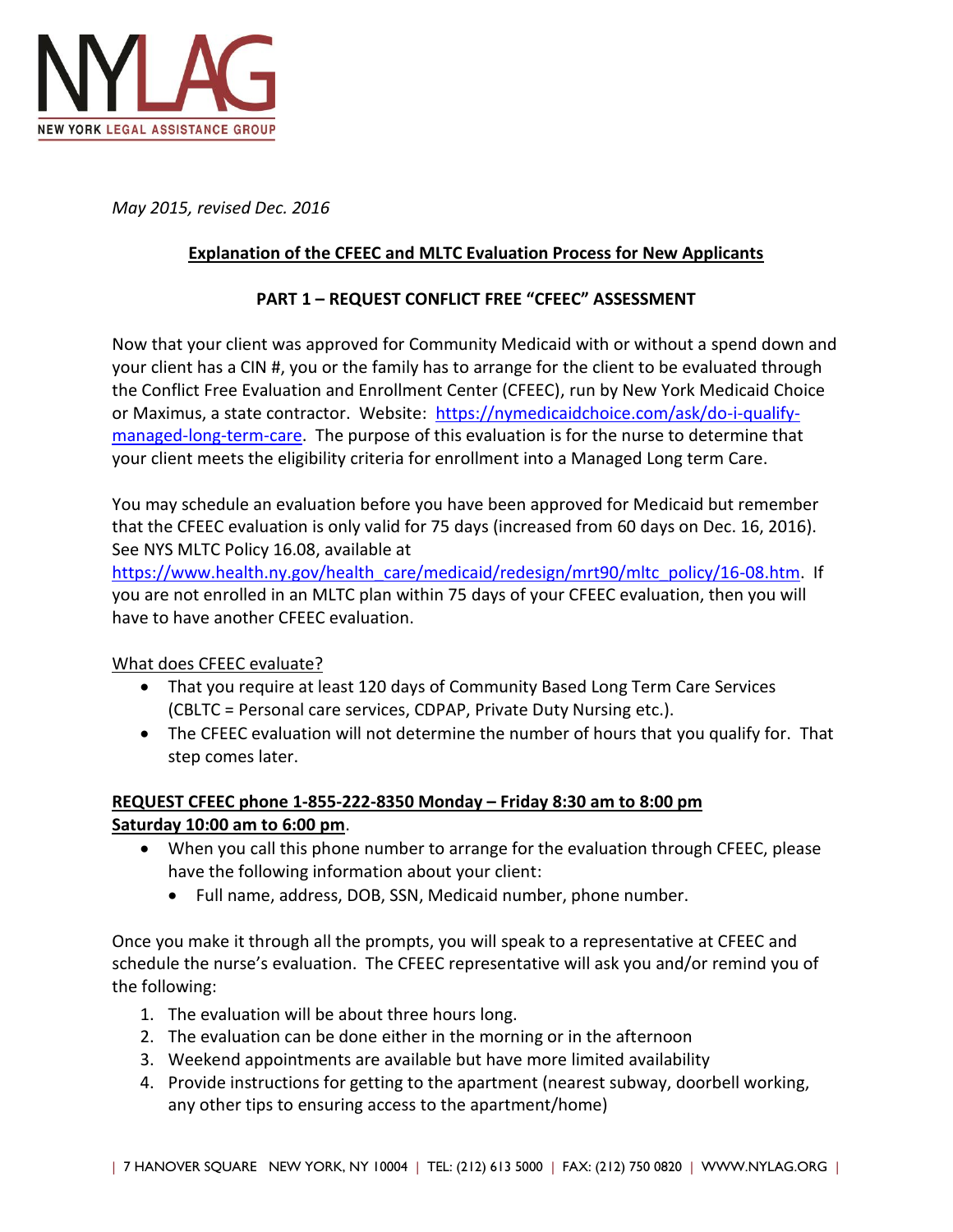- 5. Have your health insurance cards available to show the nurse on the day of the evaluation
- 6. Have all medications accessible to show the nurse
- 7. Have the name and phone number of your primary care physician
- 8. Provide the name and phone number of the individual who should receive a reminder call the day before the evaluation

During the actual evaluation, it will be important for someone who knows the client to be present because it is critical for someone to explain to the nurse the ways in which the client requires assistance with ADLs (activities of daily living).

- 1. Bathing, grooming, dressing, meal preparation, reheating, chores,
- 2. assistance with ambulation (use of a cane or walker, indoor and outdoor)
- 3. transfers (getting up/down from a seated position, getting up/down from a laying position),
- 4. toileting (use of diapers or liners any incontinence of bowel or urine)
- 5. You want to mention if the client needs reminder, prompting/cueing to perform any of the tasks indicated above). For example, the client can get into the bath tub, but does not wash himself properly, leaves soap in his/her hair if you do not assist him, can't regulate temperature of the water, needs to be reminded etc. (Not sure if this applies etc.)

At the end of the evaluation, the nurse will tell you if you passed the "test" (meaning that you were found eligible for MLTC enrollment). The nurse will also ask you if you have selected an MLTC plan for the next evaluation. If you know the name of the MLTC plan, tell the nurse and then the nurse can help you arrange the second evaluation with the MLTC plan of your choice. (**better to have a plan in mind, but not required)**

If you do not have an MLTC plan in mind, then you can call back the CFEEC 1-855-222-8350 and they can advise you on which plans to contact for evaluations. There are many plans so it is not feasible to call all of them. You may also call the MLTC plans directly.

Resources for Additional Information on CFEEC:

- New York Health Access<http://www.wnylc.com/health/news/41/>
- NYS Department of Health [http://www.health.ny.gov/health\\_care/medicaid/redesign/mrt\\_90.htm](http://www.health.ny.gov/health_care/medicaid/redesign/mrt_90.htm)
- New York Medicaid Choice [https://nymedicaidchoice.com/ask/do-i-qualify](https://nymedicaidchoice.com/ask/do-i-qualify-managed-long-term-care)[managed-long-term-care](https://nymedicaidchoice.com/ask/do-i-qualify-managed-long-term-care)